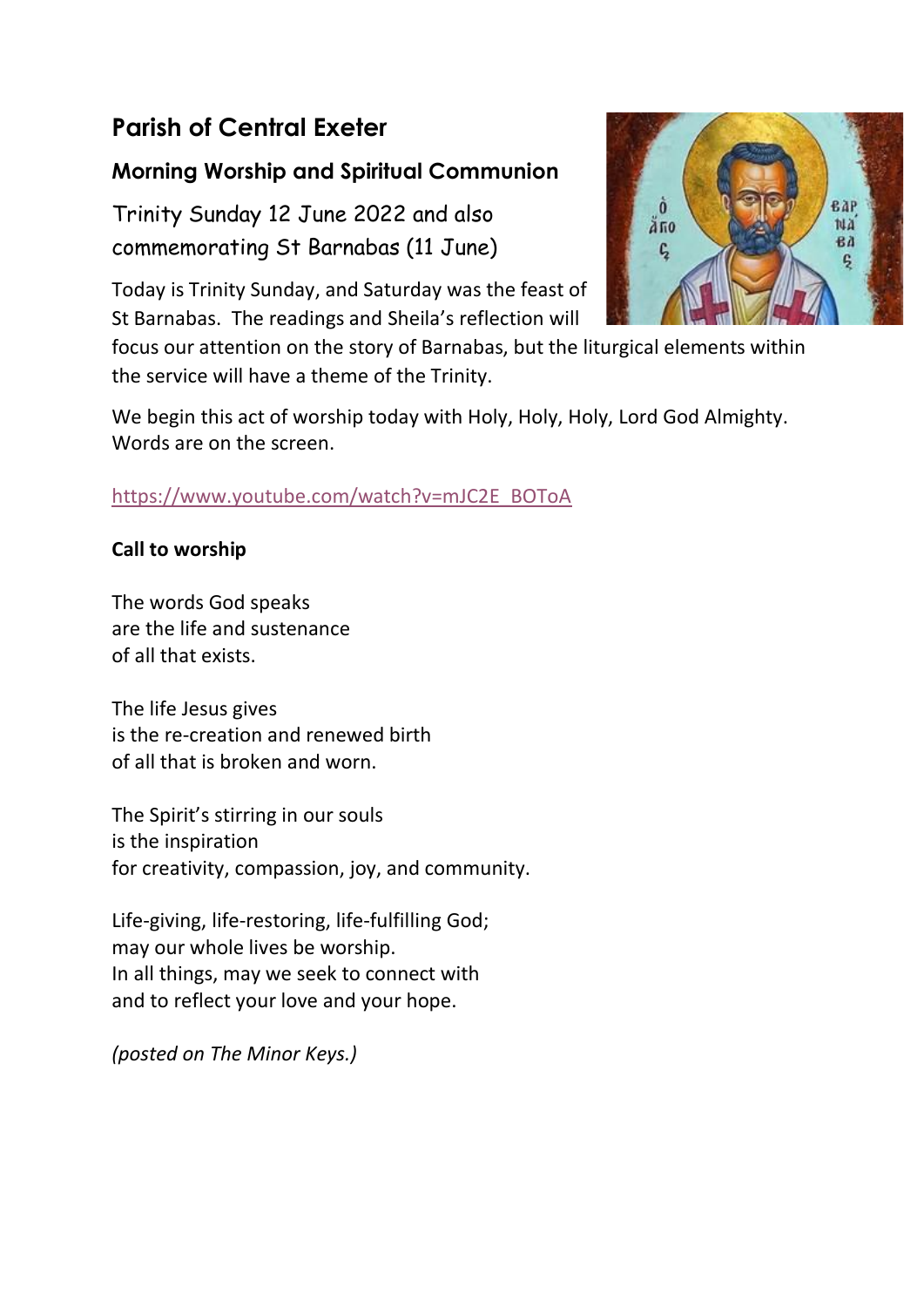#### **Opening prayer**

Father,

You sent your Word to bring us truth and your Spirit to make us holy. Through them we come to know the mystery of your life. Help us to worship you, one God in three persons, You reveal yourself in the depths of our being, by proclaiming and living our faith in you.

Grant this through our Lord Jesus Christ, your Son, who lives and reigns with you and the Holy Spirit, one God for ever and ever. Amen

#### **We seek forgiveness**

Holy and triune God, You alone live in perfect relationship, One God in three persons, Mutual and loving, Ever seeking reconciliation and unity.

You have called us to live in your completion, yet We confess that our relationships are imperfect and We are incomplete without you. We are selfish and greedy. We are anxious and resenting. We feel the shame of our foolish behaviour and brokenness. We have allowed sin to drive us apart from one another And from you.

Forgive us and restore us, Draw us close and bind us together in your mercy. May we long for wholeness and peace, May we strive toward gratitude and grace In the saving name of your son, Jesus Christ, By the working power of your Holy Spirit. Amen.

*(written by Katherine Lee Baker, and posted on the Reformed Church in America website)*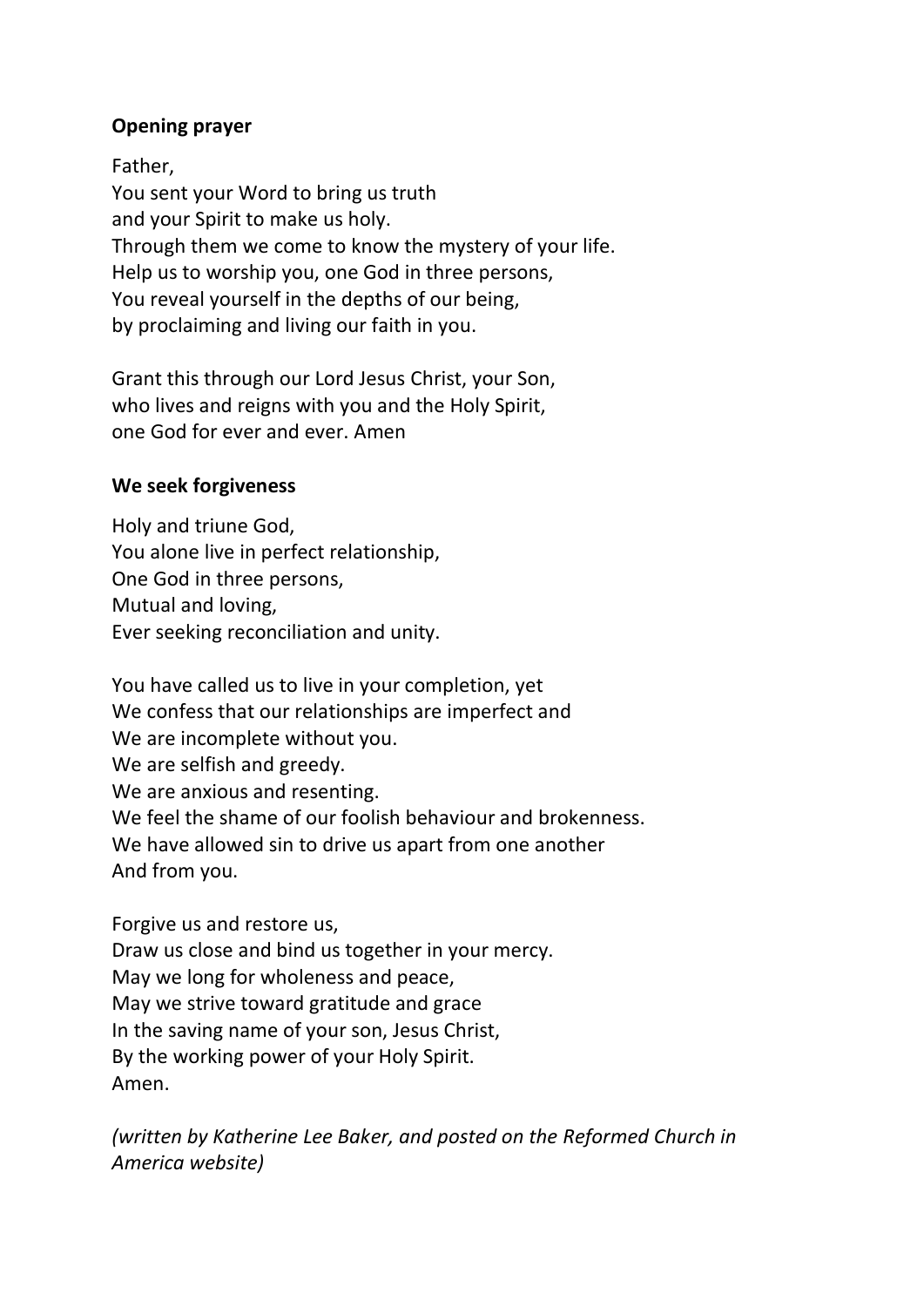#### **Assurance of forgiveness**

**"**Remember, I am with you always, until the end of the age." Christ is with us, now and always. The Holy Spirit is in our midst, now and always. God the Creator is creating something new, now and always. We are always loved, always forgiven, always known to God and cannot be forgotten.

Know this, and share the Good News. Amen.

#### **Alternative collect for St Barnabas**

Bountiful God, giver of all gifts, who poured your Spirit upon your gracious servant Barnabas and gave him grace to encourage others: help us, by his example, to be generous in our judgements and unselfish in our service; through Jesus Christ your Son our Lord, who is alive and reigns with you, in the unity of the Holy Spirit, one God, now and for ever. **Amen.**

### **Worship song**

We have a gospel to proclaim. Sung here by the Huddersfield Choral Society. Words are on the screen.

#### <https://www.youtube.com/watch?v=I5wWRYq57EM>

#### **Reading**

#### **New Testament Reading Acts11:19-30**

**<sup>19</sup>**Now those who were scattered because of the persecution that took place over Stephen travelled as far as Phoenicia, Cyprus, and Antioch, and they spoke the word to no one except Jews. **<sup>20</sup>** But among them were some men of Cyprus and Cyrene who, on coming to Antioch, spoke to the Greeks<sup>]</sup> also, proclaiming the Lord Jesus. **<sup>21</sup>** The hand of the Lord was with them, and a great number became believers and turned to the Lord. **<sup>22</sup>**News of this came to the ears of the church in Jerusalem, and they sent Barnabas to Antioch. **<sup>23</sup>**When he came and saw the grace of God, he rejoiced, and he exhorted them all to remain faithful to the Lord with steadfast devotion; **<sup>24</sup>** for he was a good man, full of the Holy Spirit and of faith. And a great many people were brought to the Lord. **<sup>25</sup>** Then Barnabas went to Tarsus to look for Saul, **<sup>26</sup>** and when he had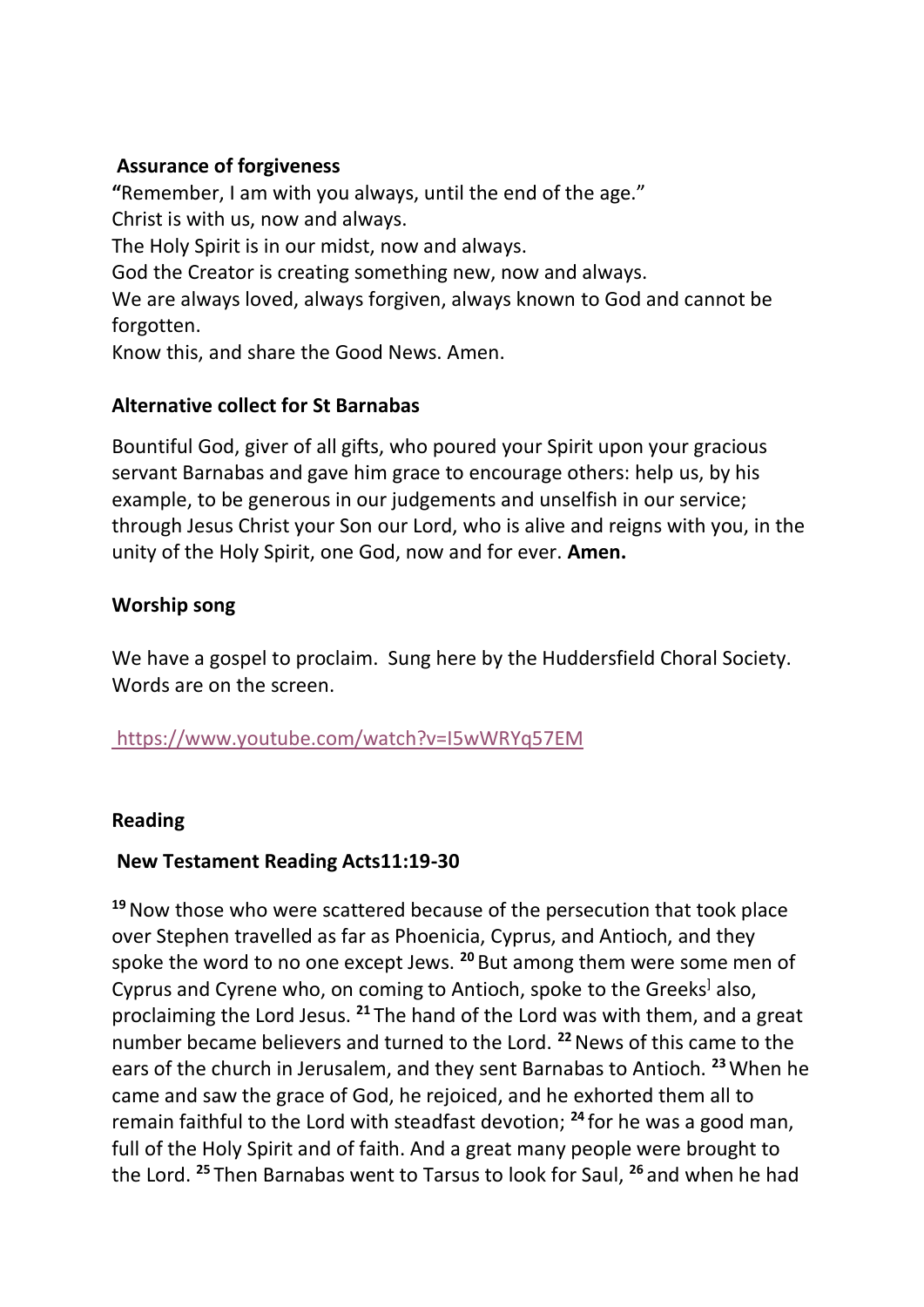found him, he brought him to Antioch. So it was that for an entire year they associated with the church and taught a great many people, and it was in Antioch that the disciples were first called 'Christians'.

<sup>27</sup> At that time prophets came down from Jerusalem to Antioch.<sup>28</sup> One of them named Agabus stood up and predicted by the Spirit that there would be a severe famine over all the world; and this took place during the reign of Claudius. **<sup>29</sup>** The disciples determined that according to their ability, each would send relief to the believers<sup>[, living in Judea; <sup>30</sup> this they did, sending it to the</sup> elders by Barnabas and Saul.

#### **Gospel John 15:12-17**

**<sup>12</sup>** 'This is my commandment, that you love one another as I have loved you. **<sup>13</sup>**No one has greater love than this, to lay down one's life for one's friends. **<sup>14</sup>** You are my friends if you do what I command you. **<sup>15</sup>** I do not call you servants<sup>[\[a\]](https://www.biblegateway.com/passage/?search=John+15%3A12-17&version=NRSVA#fen-NRSVA-26704a)</sup> any longer, because the servant<sup>[\[b\]](https://www.biblegateway.com/passage/?search=John+15%3A12-17&version=NRSVA#fen-NRSVA-26704b)</sup> does not know what the master is doing; but I have called you friends, because I have made known to you everything that I have heard from my Father. **<sup>16</sup>** You did not choose me but I chose you. And I appointed you to go and bear fruit, fruit that will last, so that the Father will give you whatever you ask him in my name. **<sup>17</sup>** I am giving you these commands so that you may love one another.

**Reflection** Barnabas – Son of Encouragement

When I remembered that 11 June is the annual celebration for Barnabas, I thought we could spend time this morning reflecting on his example from the book of Acts rather than focussing on the mysteries of the Trinity. We first meet him in Acts 4:36-37

'There was a Levite, a native of Cyprus, Joseph, to whom the apostles gave the name Barnabas (which means "son of encouragement"). He sold a field that belonged to him, then brought the money, and laid it at the apostles' feet.'

He comes from the serving group of Jews, the Levites, but he is not from Jerusalem or Galilee. Perhaps this slightly outsider status enables him to be not only generous with his own possessions but generous in his outlook to others. For the next time we meet him, in Acts 9:27 he is networking. Saul, a native of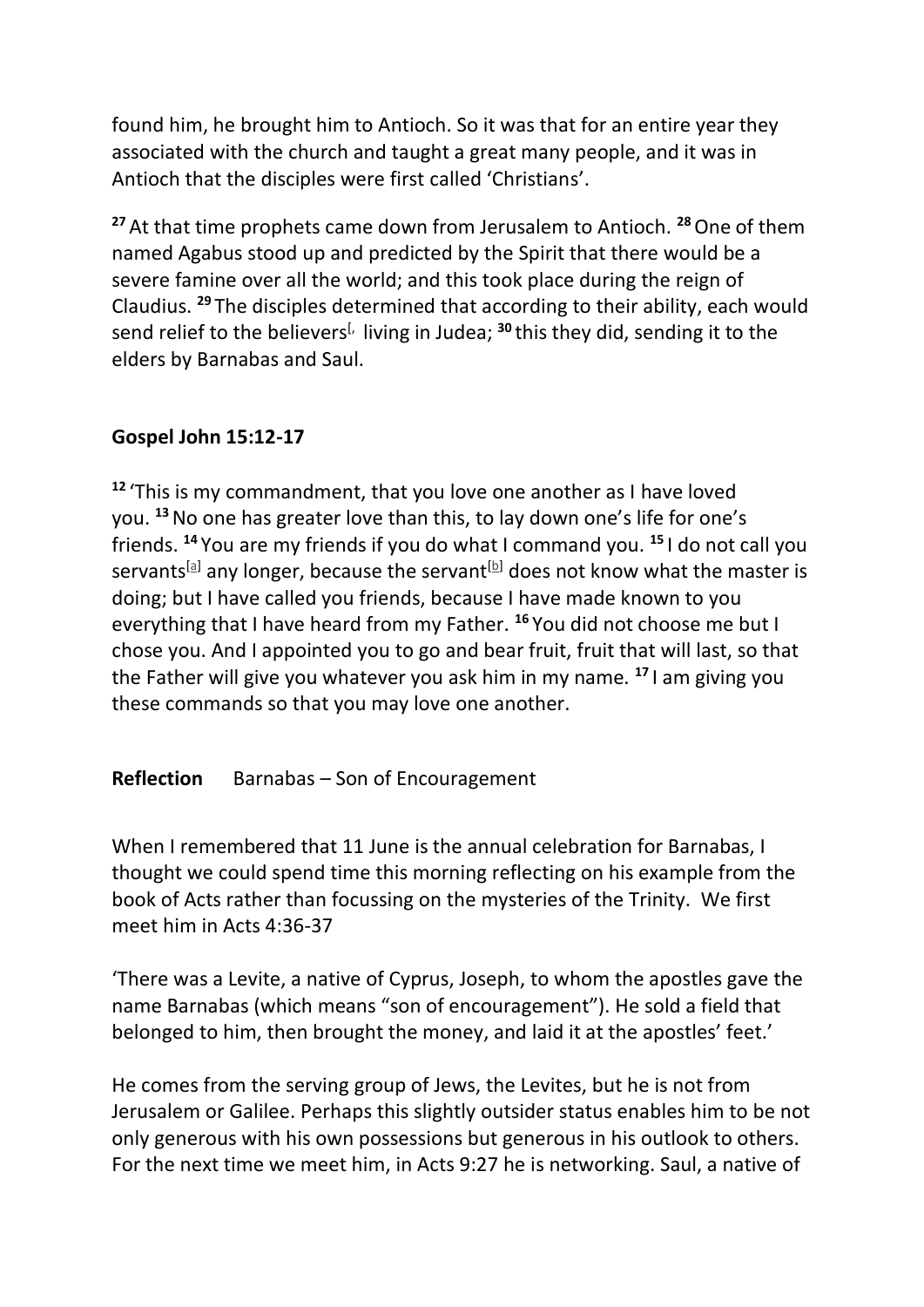Tarsus, a known persecutor of the first believers, has returned to Jerusalem after his encounter with Christ on the road to Damascus but the disciples are afraid of him. Barnabas is prepared to do the introductions. He believes Saul's testimony and transformation and so Saul is accepted by the leadership in Jerusalem. However, Saul's powerful preaching leads to opposition and the leadership send him back to his hometown.

A few years later we come to the situation in today's reading with unnamed people spreading the good news of Jesus beyond the confines of Judaea and Samaria. Initially speaking only to Jews, in the cosmopolitan city of Antioch they spoke also to Greeks and the number of believers grew. This prompted the leadership in Jerusalem to send Barnabas who, as a Cypriot, would have cultural links with the area. Now we see his ministry of encouragement and read the wonderful description of him as 'a good man, full of the Holy Spirit and of faith'. We see also his humility and again his networking skills as he realises that here is the place for Saul to minister. Thus, he travels again across the water to Tarsus to find Saul and together they return to Antioch and begin a ministry of teaching and encouragement.

Today's passage ends with the generosity of the Antioch Christians sending money to the believers in Jerusalem via Barnabas and Saul. Acts 13 will begin with them back in Antioch, praying with other leaders of the community, before they are set apart for the first missionary journey beginning in Cyprus. Later there is a strong disagreement between Barnabas and Paul in Acts 15 over Barnabas' cousin John Mark. This is unpleasant and we know little more of Barnabas's ministry as Luke follows Paul. Yet Barnabas obviously continued to preach and minister but in other areas. Differences of opinion may not always be a bad thing and later Paul can write that Barnabas is a co-worker with him (1 Cor 9:6) and that he accepts Mark again (Col 4:10).

What can we learn from Barnabas? I consider his willingness to take risks, to see possibilities, to be open to new ideas, to stand up for his younger cousin and so leave the ministry with Paul to follow a different route, possibly a less exciting one. Above all his faithfulness to God, generosity of spirit and ministry of encouragement is, I think, an example, to us. Long before the internet I bought a book of quotations for Christians, and I will conclude with one from there.

'The church should be a community of encouragement' Sir Fred Catherwood (1925-2014)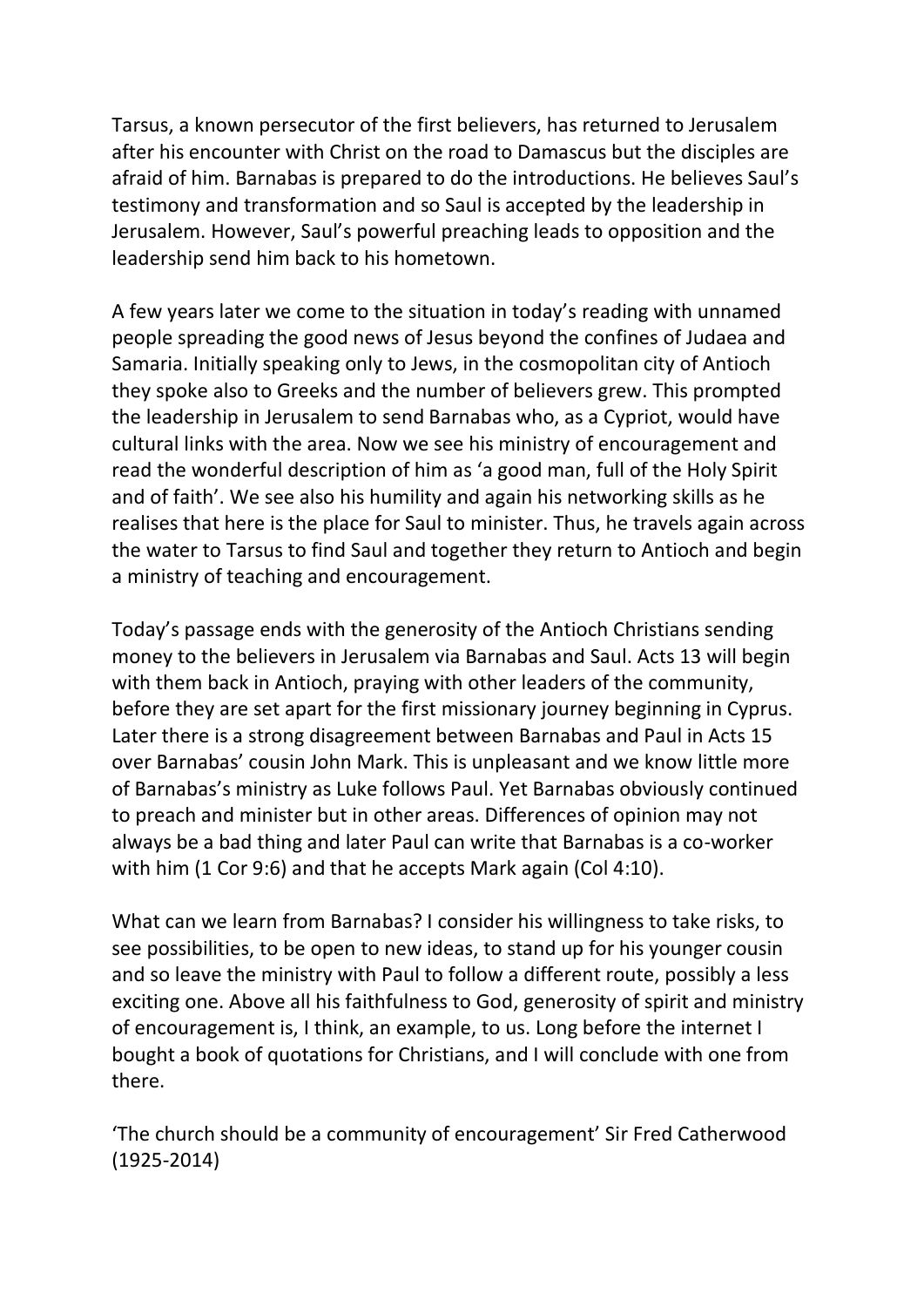#### **Affirmation of Faith**

We believe in a loving God whose Word sustains our lives and the work of our hands in the universe. **God is life.**

We believe in God's son among us who brought the seed of life's renewal. He lived with the poor to show the meaning of love. **Jesus Christ is Lord.**

We believe in the Spirit of Life who makes us one with God, whose strength and energy renews our own. **The Spirit is Love.**

*Camillo Torres, Colombia, from 'Creed'.*

#### **Intercessions**

We are a world that is desperate for you, God.

When powers struggle for dominance, and war, oppression and abuse result; When groups of people oppose one another because of ideology, religion or culture; We need a God who is bigger than ourselves, and our personal interests.

*(You may wish to remember before God the various areas of conflict in the world.)*

When people are disregarded and devalued because of poverty, geography or disease; When compassion and justice is withheld to some because of sexuality, race or gender; We need a Saviour who is more compassionate than we are who includes even those we would exclude.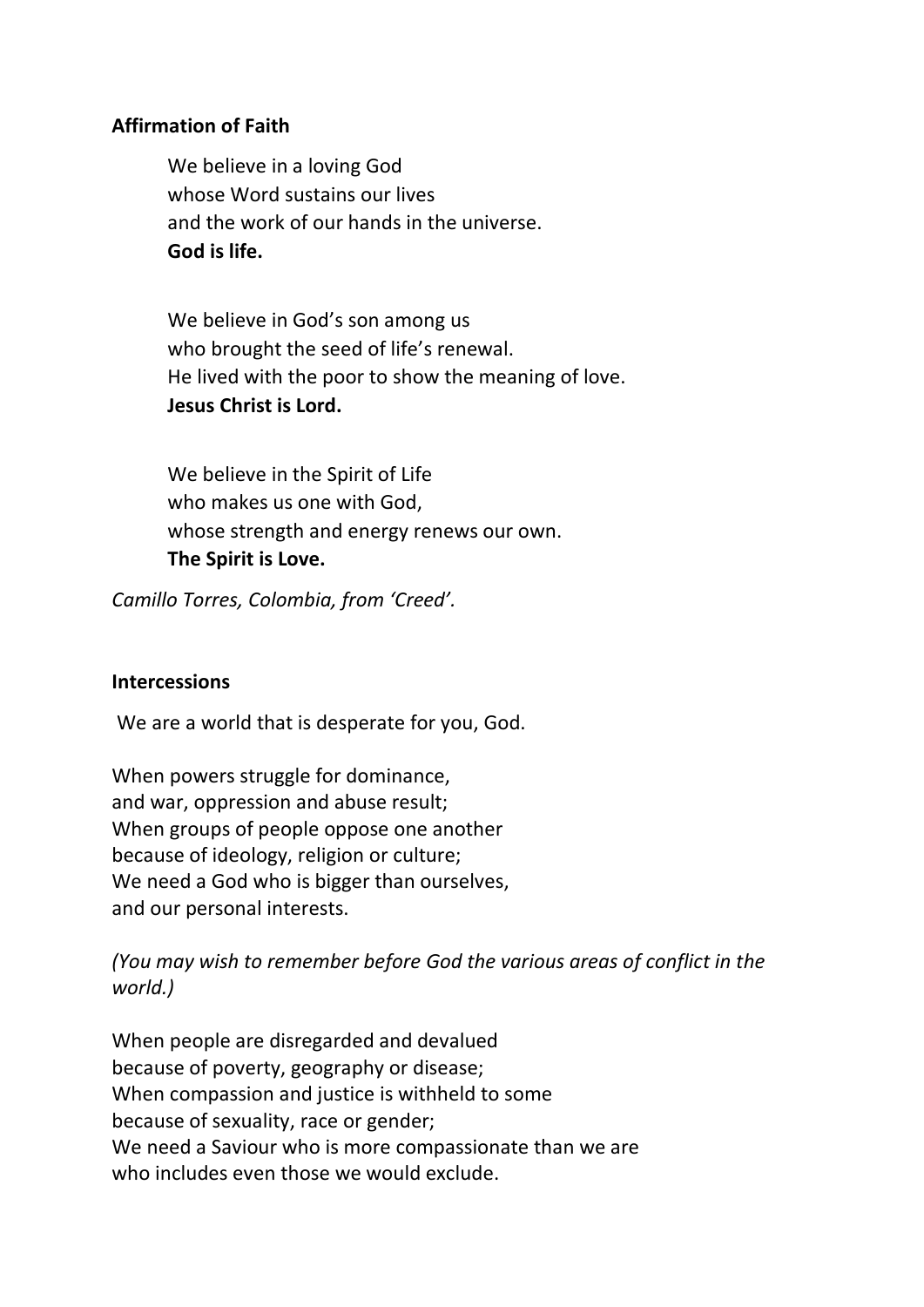*(You may wish to remember before God specific people and places of suffering in the world.)*

When resources are mismanaged and abused, and the world and its creatures are destroyed; When motivation is scarce and creativity is in short supply to address the challenges that we face; We need a Spirit who is more powerful and more creative than we could ever be.

*(You may wish to remember before God the specific challenges and issues that we struggle with in the world.)*

Lord God, Loving Saviour, Empowering Spirit, we offer you these prayers because we need you so desperately. Captivate us, call us and fill us, that we may be carriers of your eternal life to this world that you love so dearly. Amen.

*(written by John van de Laar © 2008 Sacredise.com)*

#### **A short Spiritual Communion**

The Book of Common Prayer reminds us that if we offer ourselves in penitence and faith, giving thanks for the redemption won by Christ crucified, we may truly 'eat and drink the Body and Blood of our Saviour Christ', even when we cannot receive the sacrament physically in ourselves.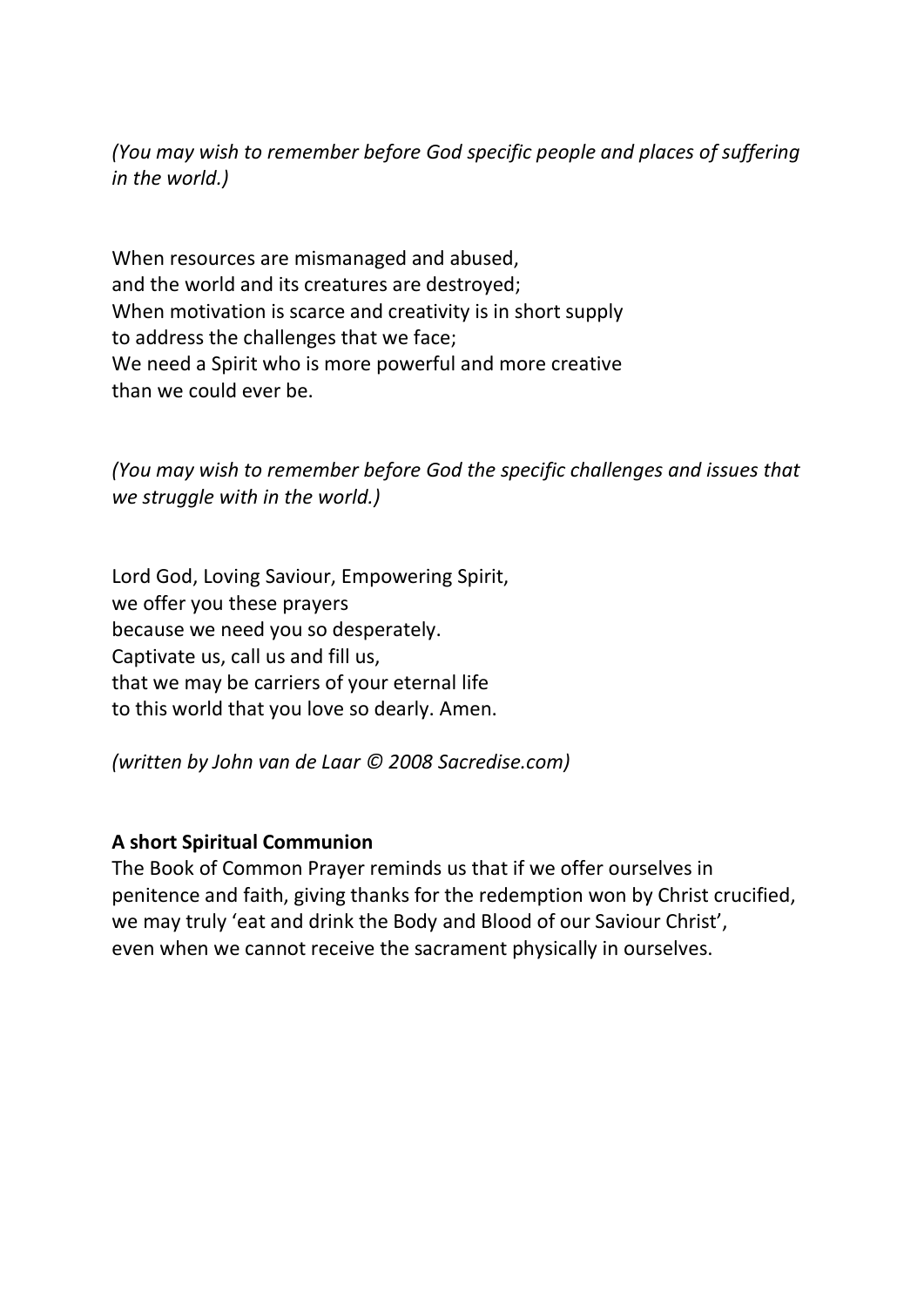

Lord, have mercy. Christ, have mercy. Lord, have mercy.

O God, help me to trust you, help me to know that you are with me, help me to believe that nothing

can separate me from your love revealed in Jesus Christ our Lord. Amen.

You might like to access 'Bread of the World, in mercy broken', sung here by an Australian Choir: Cantus Choro. Words are below. <https://www.youtube.com/watch?v=8382PrTBOVY>

Bread of the world, in mercy broken, Wine of the soul, in mercy shed, By Whom the words of life were spoken, And in Whose death our sins are dead. Look on the heart by sorrow broken, Look on the tears by sinners shed; And be Thy feast to us the token, That by Thy grace our souls are fed.

*Reginald Heber 1783-1826*

*Giving thanks for Christ's death and resurrection you may wish to say*

Thanks be to you, Lord Jesus Christ, for all the benefits you have given me, for all the pains and insults you have borne for me. Since I cannot now receive you sacramentally, I ask you to come spiritually into my heart. O most merciful redeemer, friend and brother, may I know you more clearly, love you more dearly, and follow you more nearly, day by day. Amen. *(after the Prayer of St Richard of Chichester)*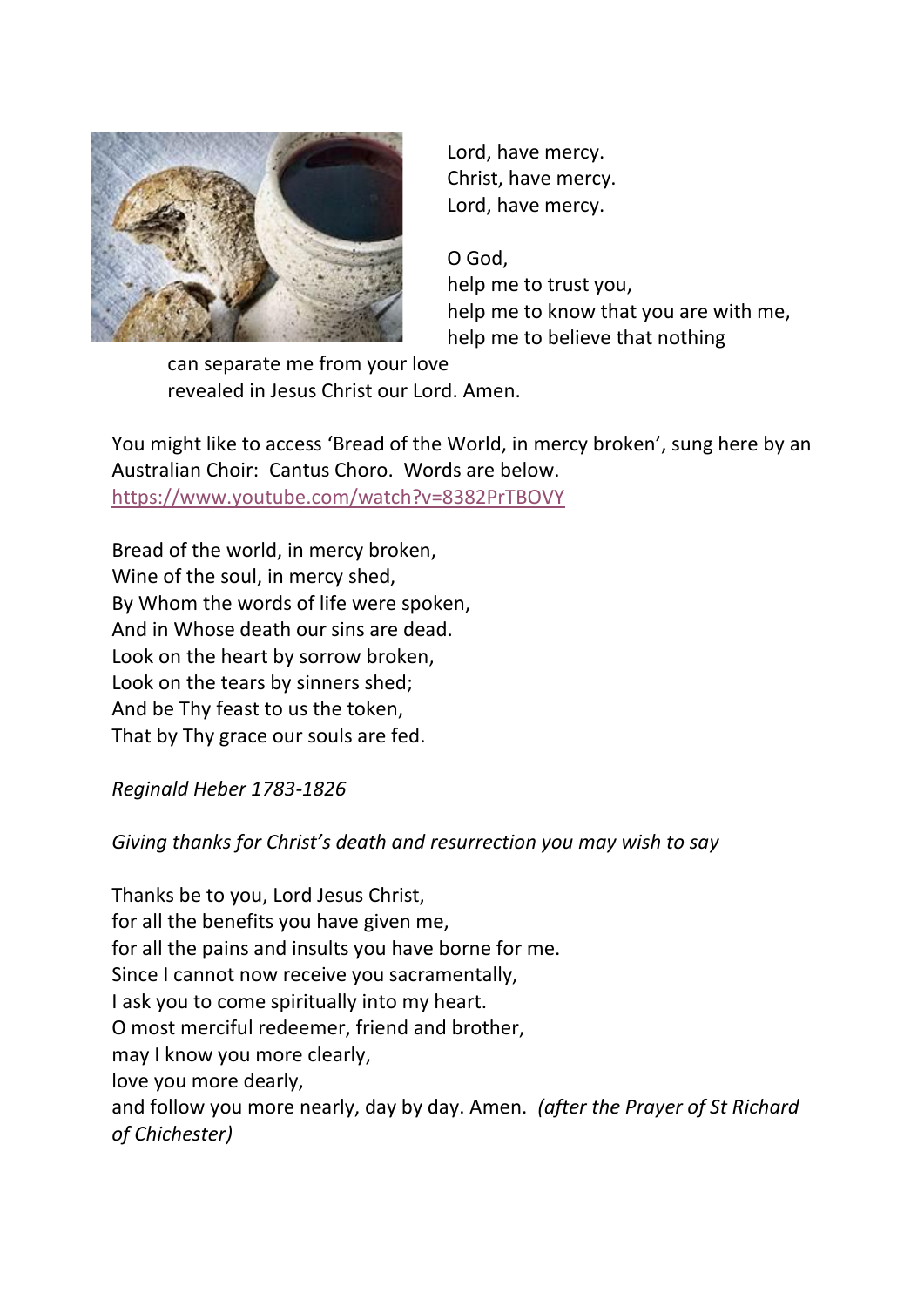#### **Post-Communion Prayer**

Lord God, the source of truth and love, keep us faithful to the apostles' teaching and fellowship, united in prayer and the breaking of bread, and one in joy and simplicity of heart, in Jesus Christ our Lord. **Amen.**

#### **Worship Music**

'Now let us from this table rise.' Words are on screen.

#### [https://www.youtube.com/watch?v=ewC6vndZv\\_M](https://www.youtube.com/watch?v=ewC6vndZv_M)

#### **Closing Prayers**

God, whose word spoke life and creativity into a formless universe, and order to a nation of escaped slaves, whose strong and compassionate voice challenged injustice through frail prophets, we praise you.

Jesus, whose touch smoothed the broken skin of lepers, and brought a bleeding woman back to health and belonging, whose hand raised dead girls, and refused to throw stones at prostitutes, we praise you.

Spirit, whose breath restores souls and bodies, and whose presence comforts the grieving, whose fire ignites compassion within us for the healing of the nations, we praise you. God of wholeness, we celebrate the healing you bring to us and our world, and we celebrate the promised wholeness that awaits all of creation in your eternal reign. Amen. (*From www.sacredise.com)*

#### **Benediction**

May the holy wisdom of God Guard your ways and guide your paths May the living truth of God Enlighten your hearts and open your minds